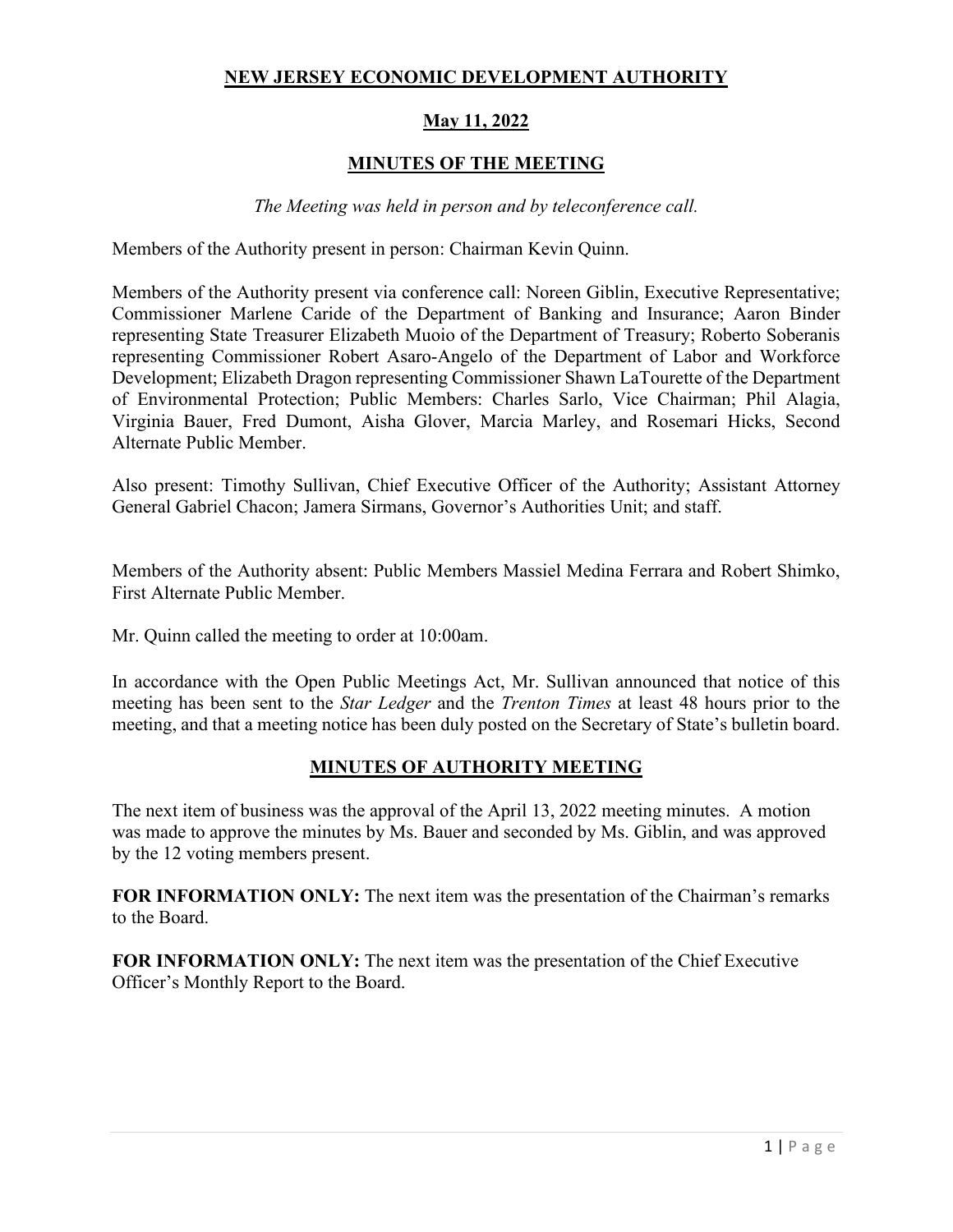# **COMMUNITY DEVELOPMENT**

#### **ITEM: Child Care Facilities Improvement Pilot Program – Phase 1**

**REQUEST:** To approve: (1) entering into a MOU with the NJ Department of Community Affairs (NJDCA) whereby the Authority will accept American Rescue Plan (ARP) Coronavirus State and Local Recovery Funds (CSLFRF) appropriated to the Authority pursuant to P.L. 2021, c. 144 to fund the Child Care Facilities Improvement Pilot Program - Phase 1; (2) Approval to enter into a MOU with the NJ Department of Human Services (NJDHS) whereby the Authority will accept funding for the Child Care Facilities Improvement Pilot Program – Phase 1; (3) Creation of the Child Care Facilities Improvement Pilot Program – Phase 1, a grant program to provide funding for licensed child care centers in New Jersey to make facility improvements that will contribute to high quality early childhood learning environments; (4) Utilization of funds of specified funds to capitalize Phase 1 of the Child Care Facilities Improvement Pilot Program with delegation to the CEO to increase funding if demand exceeds the available funding, and includes the utilization a percentage of this funding to support the Authority's administrative costs associated with operating the program; and (5) Delegation of authority to the CEO to approve individual applications for the Child Care Facilities Improvement Pilot Program – Phase 1 in accordance with the terms set forth in the memo and program specifications, and (6) Delegated authority to the CEO to decline applications for solely non-discretionary reasons, and to approve Final Administrative Decisions upon recommendations of the Hearing Officer for appeals based on non-discretionary declinations.

**MOTION TO APPROVE:** Ms. Dragon **SECOND:** Ms. Bauer **AYES: 12 RESOLUTION ATTACHED AND MARKED EXHIBIT: 1** 

# **ITEM: Dedication of Economic Recovery Funds toward CSIT Maternal and Infant Health R&D Grant Program**

**REQUEST:** To approve: (1) Dedication of NJEDA Economic Recovery Funds toward grants made through the NJ Commission on Science, Innovation, and Technology's (C

Maternal and Infant Health Innovation Grant Program, and (2) A Memorandum of Understanding with CSIT to utilize funds for grants the Maternal and Infant Health R&D Grant Program.

**MOTION TO APPROVE:** Ms. Giblin **SECOND:** Commissioner Caride **AYES: 12 RESOLUTION ATTACHED AND MARKED EXHIBIT: 2** 

#### **ITEM: Recommendation for Awards - Small Business Bonding Readiness Assistance Program**

**REQUEST:** To approve entering into a two-year contract, with two (2), 12-month extension options, to be exercised at the sole discretion of the Authority, at the same terms and conditions based on the Board-approved contract and subject to future funding appropriations pursuant to P.L.2016, c.84.

**MOTION TO APPROVE:** Ms. Dragon **SECOND:** Ms. Marley **AYES: 12 RESOLUTION ATTACHED AND MARKED EXHIBIT: 3**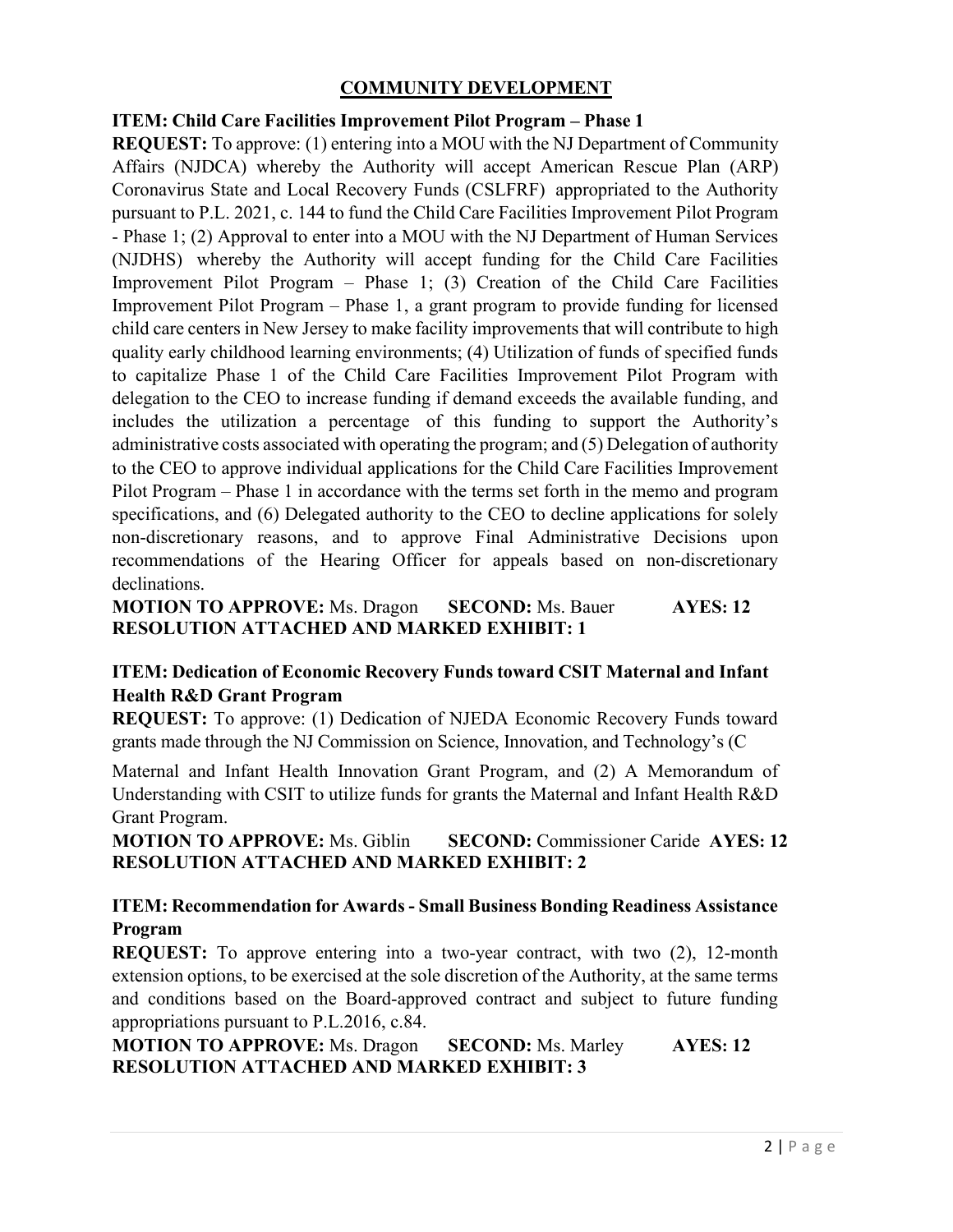# **AUTHORITY MATTERS**

**ITEM**: **Delegations of Authority – Relating to Credit Delegations for Loan and Grant Programs, Post-Closing Portfolio Management, Bond Financing, Non-discretionary Declinationsfor NJ Accelerate and NJ Ignite, and Non-discretionary Declinationsfor Pilot Programs** 

**REQUEST**: To approve updates to delegations of authority for Loan and Grant Programs, Post-Closing Portfolio Management, Bond Financing, Non-discretionary Declinations for NJ Accelerate and NJ Ignite, and Non-discretionary Declinations for Pilot Programs. **MOTION TO APPROVE:** Ms. Bauer **SECOND:** Ms. Dragon **AYES: 11 OPPOSED: 1 RESOLUTION ATTACHED AND MARKED EXHIBIT: 4** 

Mr. Alagia joined the meeting at this time.

# **MEMORANDUM OF UNDERSTANDING**

**ITEM: Fourth Amendment to the Memorandum of Understanding between the New Jersey Economic Development Authority and the New Jersey Commission on Science, Innovation and Technology** 

**REQUEST:** To approve a Fourth Amendment to the Memorandum of Understanding between the New Jersey Economic Development Authority and the New Jersey Commission on Science, Innovation and Technology allowing for: (1) the extension of the MOU for a total of two (2) years effective upon execution of the Fourth Amendment; and (2) the option to extend the MOU for an additional two (2) year period upon the mutual written consent of the Parties.

**MOTION TO APPROVE:** Ms. Giblin **SECOND:** Ms. Bauer **AYES: 13 RESOLUTION ATTACHED AND MARKED EXHIBIT: 5** 

#### **ECONOMIC TRANSFORMATION**

**ITEM: New Jersey Zero-emission Incentive Program (NJ ZIP) Pilot Adjustment REQUEST:** To approve a program adjustment to improve the efficacy of the current phase of the NJ ZIP pilot.

**MOTION TO APPROVE:** Ms. Dragon **SECOND:** Ms. Bauer **AYES: 13 RESOLUTION ATTACHED AND MARKED EXHIBIT: 6** 

# **ITEM: Second Amendment to Contract with Coalition for Green Capital for Consulting Services**

**REQUEST:** To approve a Second Amendment to the Authority's existing contract with the Coalition for Green Capital (CGC) to extend the contract for up to an additional one year to up to May 31, 2023 to complete consulting services to the New Jersey Council on the Green Economy for work defined in Governor Murphy's Executive Order No. 221, including support of Council activities, stakeholder engagement, conducting supplemental research, and supporting emerging pilots and commitments.

**MOTION TO APPROVE:** Ms. Giblin **SECOND:** Commissioner Caride **AYES: 13 RESOLUTION ATTACHED AND MARKED EXHIBIT: 7**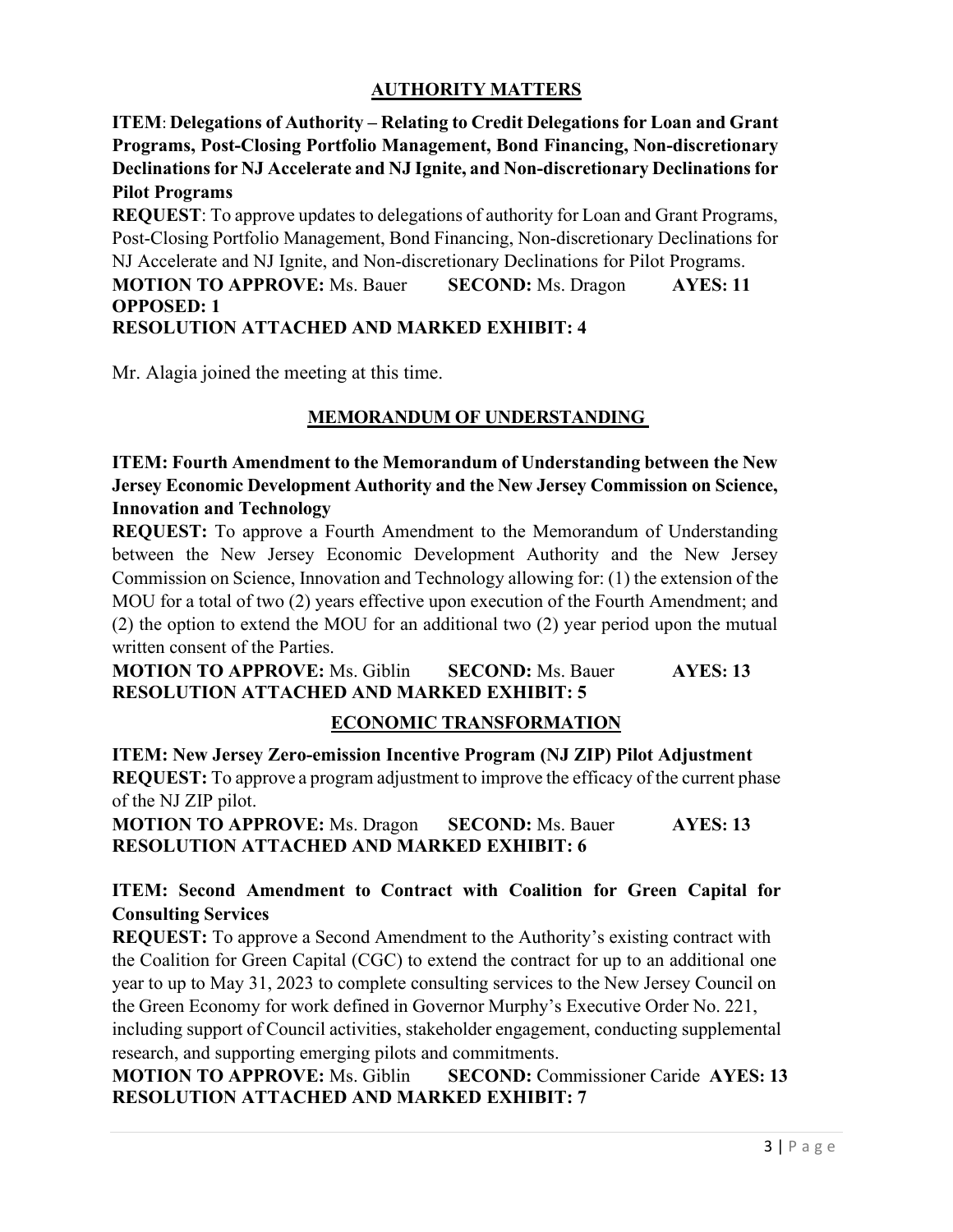## **INCENTIVES**

# **FILM & DIGITAL MEDIA TAX CREDIT**

### **ITEM: Proposed Rule Amendments: New Jersey Film & Digital Media Tax Credit\***  *\*THIS ITEM HAS BEEN WITHHELD FROM CONSIDERATION.*

#### **GROW NEW JERSEY ASSISTANCE PROGRAM**

**ITEM: Pollaro Custom Furniture, Inc. Grow New Jersey Assistance Program ("Grow NJ") – COVID-Related Termination P#39849 (PROD- 00184546)** 

**REQUEST:** To approve Pollaro Inc.'s request to terminate its Grow NJ Incentive Agreement pursuant to the COVID-Related Relief provisions of the New Jersey Economic Recovery Act of 2020 (ERA), P.L.2020, c. 156.

**MOTION TO APPROVE:** Mr. Alagia **SECOND:** Ms. Bauer **AYES: 13 RESOLUTION ATTACHED AND MARKED EXHIBIT: 8** 

**ITEM: Hearing Officer's Recommendation, Appeal of Greener Cleaner, Inc – Grow New Jersey Incentive Award**

**REQUEST:** To consent to the Hearing Officer's recommendation, upholding NJEDA staff's determination that Greener Cleaner, Inc is not eligible for a Grow New Jersey tax credit certificate.

**MOTION TO APPROVE:** Ms. Giblin **SECOND:** Mr. Dumont **AYES: 13 RESOLUTION ATTACHED AND MARKED EXHIBIT: 9** 

#### **BOND PROJECTS**

**ITEM**: **State House Renovation Lease Revenue Bonds - 2017 Tax-Exempt Series B Modification - PROD-00128451** 

**REQUEST**: To approve amendments to the insurance clause sections of the sublease for the State House Project to align the sublease insurance requirements with the State's current insurance program.

**MOTION TO APPROVE:** Ms. Marley **SECOND:** Ms. Bauer **AYES: 13 RESOLUTION ATTACHED AND MARKED EXHIBIT: 10** 

#### **Stand-Alone Bonds**

**APPLICANT:** The Atlantic City Sewerage Company\* PROD. #00302085 *\*THIS ITEM HAS BEEN WITHHELD FROM CONSIDERATION.*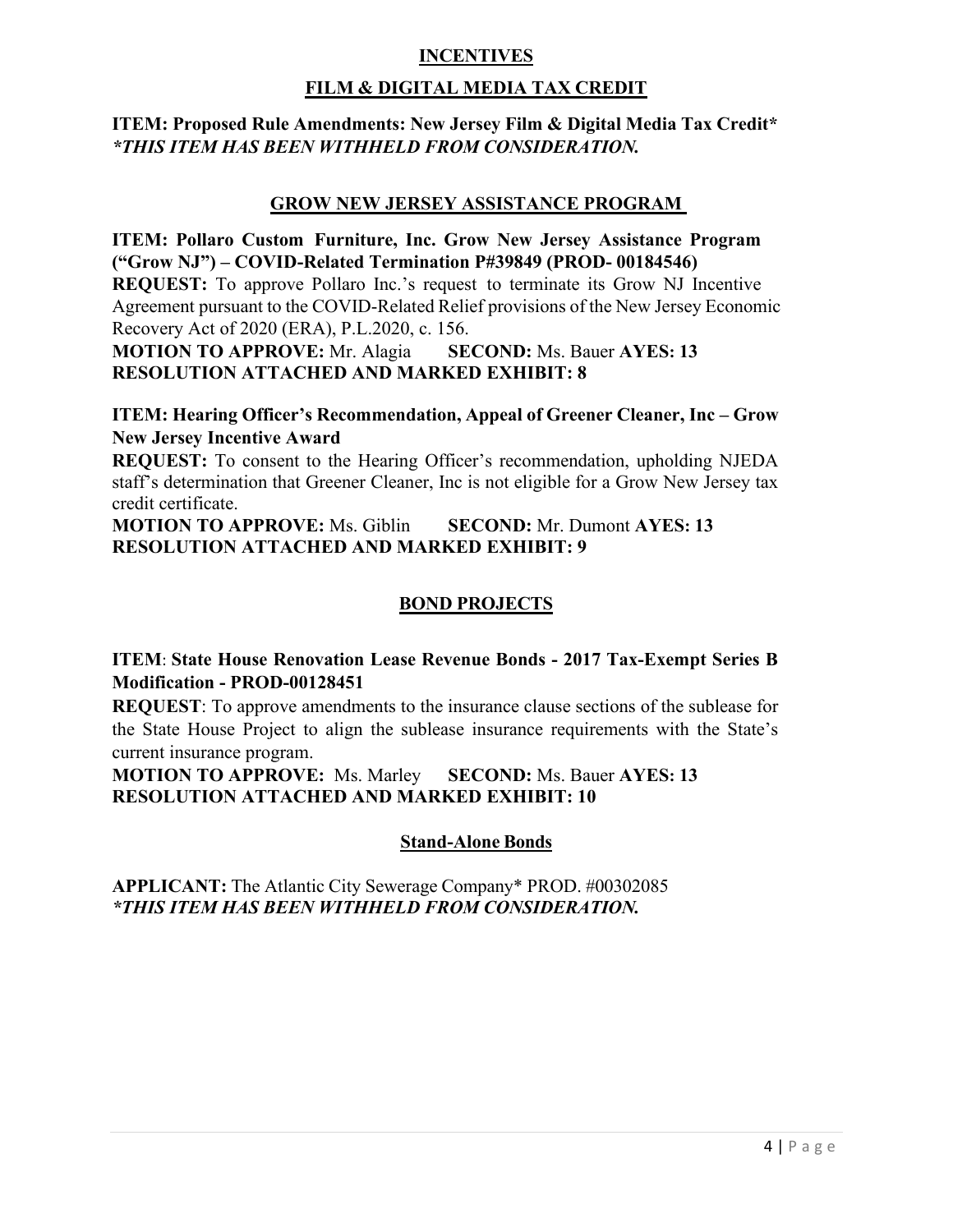# **ITEM**: **Adoption of Written Post-Issuance Compliance Procedures with Respect to the Authority's Municipal Rehabilitation Refunding Bonds, 2019 Series A PROD-00187516**

**REQUEST:** To approve the adoption of the resolution entitled "Resolution Authorizing" Adoption of Written Post issuance Compliance Procedures and other matters with respect to the Authority's Municipal Rehabilitation Refunding Bonds" authorizing, among other things, the adoption of the Written Procedures and the appointment of Tax Compliance Officers. The Members are also asked to authorize the use of Bond Counsel and authorize the Authorized Officers of Authority to take any and all necessary actions incidental to the adoption and implementation of the Written Procedures, subject to final review and approval of all terms and documentation by Bond Counsel and the Office of the Attorney General.

## **MOTION TO APPROVE:** Ms. Giblin **SECOND:** Ms. Dragon **AYES: 13 RESOLUTION ATTACHED AND MARKED EXHIBIT: 11**

#### **LOANS, GRANTS, GUARANTEES**

#### **Hazardous Discharge Site Remediation Fund**

**ITEM:** Summary of NJDEP Hazardous Discharge Site Remediation Fund Program projects approved by the Department of Environmental Protection. **MOTION TO APPROVE:** Ms. Dragon **SECOND:** Mr. Dumont **AYES: 13 RESOLUTION ATTACHED AND MARKED EXHIBIT: 12** 

**PROJECT:** Perth Amboy City – Second Street Park PROD. #00300903 **LOCATION:** Perth Amboy City, Middlesex County **PROCEEDS FOR:** Site Investigation **FINANCING:** \$201,295.60

**PROJECT:** Perth Amboy City – Second Street Park PROD. #00302200 **LOCATION:** Perth Amboy City, Middlesex County **PROCEEDS FOR:** Remedial Action **FINANCING:** \$1,112,815.13

# **REAL ESTATE**

#### **ITEM: Sale of Property, located at Block 252, Lots 1.06 and 1.03, North Brunswick, Middlesex County, PROD-00303075**

**REQUEST:** To approve the selection a respondent to the Request for Proposals to purchase the aforementioned property, the purchase price, and execution of documentation necessary to effectuate the property's sale.

**MOTION TO APPROVE:** Ms. Dragon **SECOND:** Commissioner Caride **AYES: 13 RESOLUTION ATTACHED AND MARKED EXHIBIT: 13**